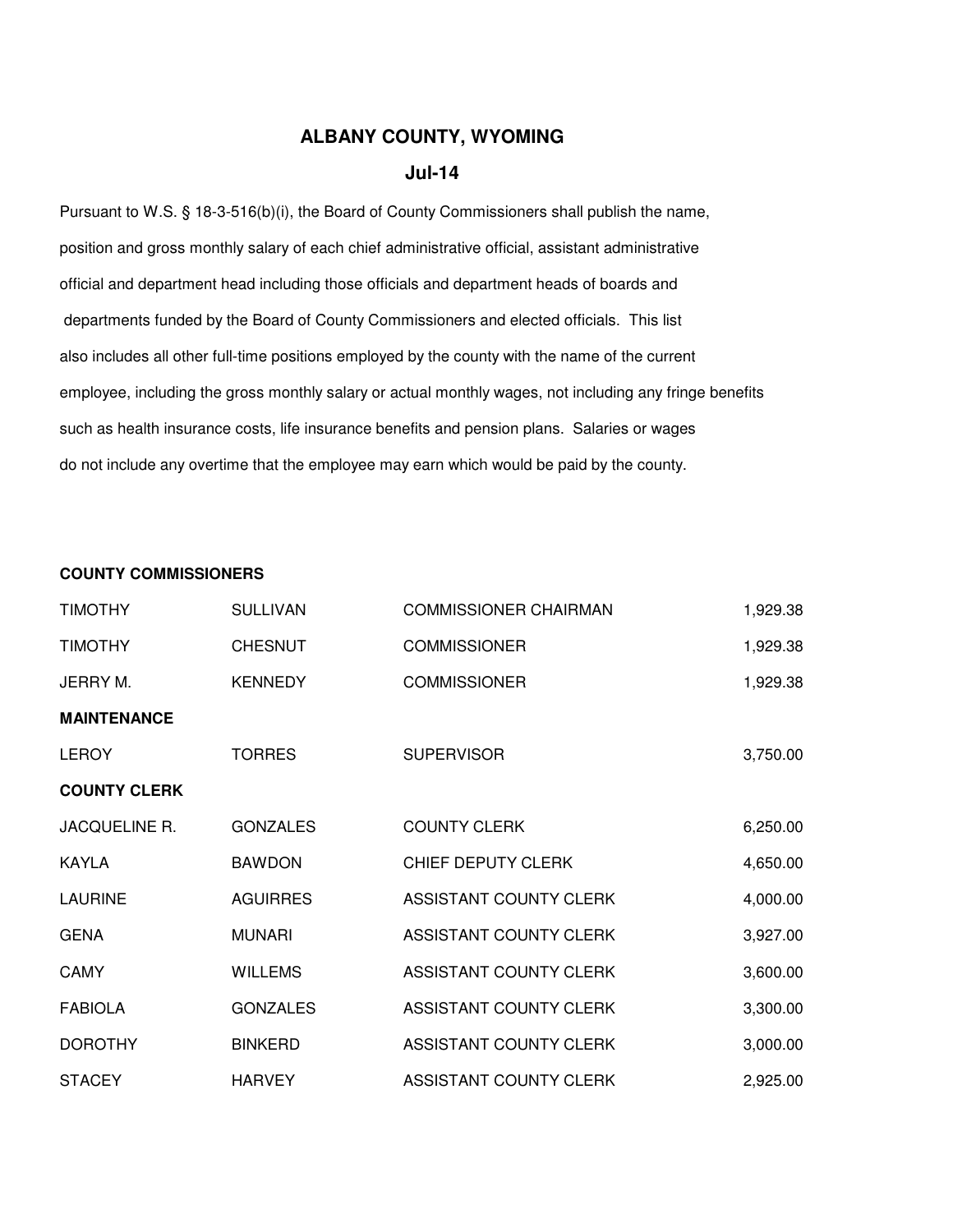| <b>JOSIE</b>            | <b>MONTEZ</b>       | ASSISTANT COUNTY CLERK     | 3,111.00 |
|-------------------------|---------------------|----------------------------|----------|
| <b>KELLIE</b>           | <b>SOUTHARDS</b>    | ASSISTANT COUNTY CLERK     | 2,958.00 |
| <b>JENNIFER</b>         | <b>DAVIS</b>        | ASSISTANT COUNTY CLERK     | 2,550.00 |
| <b>AMANDA</b>           | <b>GORDON</b>       | ASSISTANT COUNTY CLERK     | 3,900.00 |
| <b>VACANT</b>           |                     | ASSISTANT COUNTY CLERK     | 2,400.00 |
| <b>VACANT</b>           |                     | ASSISTANT COUNTY CLERK     | 2,400.00 |
| <b>ROSEMARIE</b>        | <b>LONDON</b>       | <b>ELECTION CLERK</b>      | 3,500.00 |
| <b>AMBER</b>            | <b>BAUSHLICHER</b>  | <b>ELECTION CLERK</b>      | 2,875.00 |
| <b>GRANTS MANAGER</b>   |                     |                            |          |
| <b>SHEELA</b>           | <b>SCHERMETZLER</b> | <b>GRANT MANAGER</b>       | 6,250.00 |
| <b>ASHLEY</b>           | <b>KLING</b>        | <b>GRANTS SPECIALIST</b>   | 3,876.00 |
| <b>COUNTY IT</b>        |                     |                            |          |
| <b>RODNEY</b>           | <b>WEAKLY</b>       | <b>IT DIRECTOR</b>         | 6,250.00 |
| <b>KATHERINE</b>        | <b>HELLER</b>       | <b>IT ANALYST</b>          | 4,250.00 |
| <b>ANDREW</b>           | <b>RUPPRECHT</b>    | IT SENIOR SPECIALIST       | 3,343.09 |
| <b>GREGORY</b>          | <b>TROMBURG</b>     | <b>IT SPECIALIST</b>       | 3,230.00 |
| <b>COUNTY TREASURER</b> |                     |                            |          |
| <b>LINDA</b>            | <b>SIMPSON</b>      | <b>COUNTY TREASURER</b>    | 6,250.00 |
| <b>VACANT</b>           |                     | CHIEF DEPUTY TREASURER     | 4,657.00 |
| <b>TRACY</b>            | <b>FLETCHER</b>     | <b>DEPUTY TREASURER</b>    | 4,591.00 |
| <b>MICHELLE</b>         | <b>BROWN</b>        | <b>ASSISTANT TREASURER</b> | 3,551.50 |
| <b>BRIDGET</b>          | <b>MCGUIRE</b>      | <b>ASSISTANT TREASURER</b> | 2,775.00 |
| <b>CHRISTINE</b>        | <b>CUNNINGHAM</b>   | <b>ASSISTANT TREASURER</b> | 2,575.00 |
| <b>TESSA</b>            | <b>HAAGENSEN</b>    | <b>ASSISTANT TREASURER</b> | 2,300.00 |
| <b>GAYLA</b>            | <b>BALDWIN</b>      | <b>ASSISTANT TREASURER</b> | 2,300.00 |
| <b>COUNTY ASSESSOR</b>  |                     |                            |          |
| GRANT C.                | <b>SHOWACRE</b>     | <b>COUNTY ASSESSOR</b>     | 6,250.00 |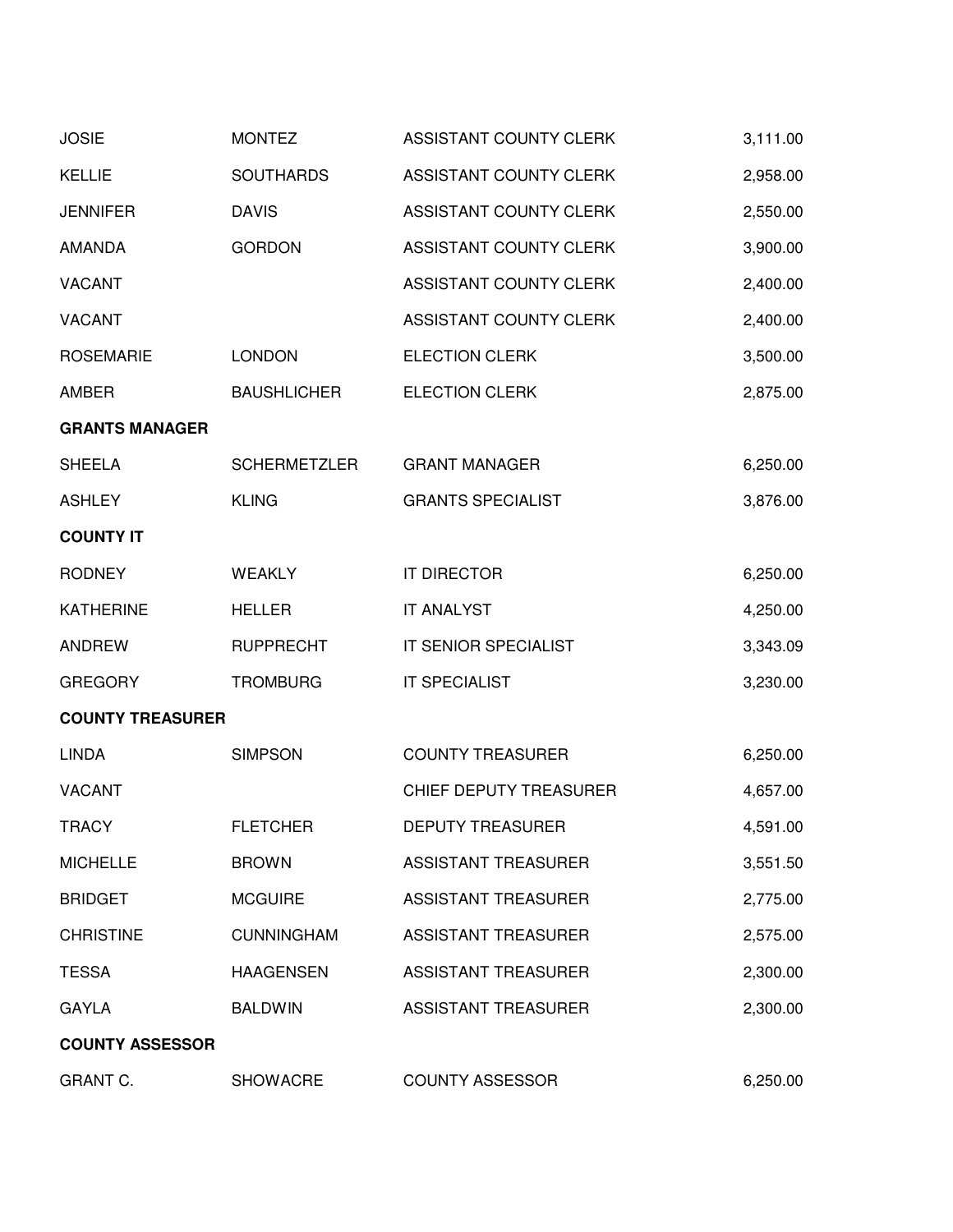| <b>CHARLES</b>        | <b>OLSON</b>     | <b>DEPUTY ASSESSOR</b>       | 4,366.11 |
|-----------------------|------------------|------------------------------|----------|
| <b>LINDSEY</b>        | <b>WHITE</b>     | <b>FIELD APPRAISER</b>       | 2,820.00 |
| <b>KELLY</b>          | <b>NAMIE</b>     | <b>FIELD APPRAISER</b>       | 2,150.00 |
| <b>TAMELA</b>         | <b>NISWENDER</b> | <b>FIELD APPRAISER</b>       | 2,000.00 |
| <b>CHELSIE</b>        | <b>MATHEWS</b>   | <b>RESIDENTIAL APPRAISER</b> | 3,190.00 |
| <b>DALE</b>           | <b>THYMIAN</b>   | <b>MAPPING SPECIALIST</b>    | 3,212.01 |
| <b>KAREN</b>          | <b>BOWMAN</b>    | <b>MAPPING SPECIALIST</b>    | 3,356.37 |
| <b>TAMI</b>           | <b>HOWE</b>      | PROPERTY SPECIALIST          | 2,650.00 |
| <b>VACANT</b>         |                  | PROPERTY SPECIALIST          | 2,000.00 |
| <b>COUNTY SHERIFF</b> |                  |                              |          |
| DAVID S.              | <b>O'MALLEY</b>  | <b>COUNTY SHERIFF</b>        | 6,250.00 |
| ROBERT J.             | <b>DEBREE</b>    | <b>UNDERSHERIFF</b>          | 6,018.00 |
| <b>BRIAN</b>          | <b>FRITZEN</b>   | <b>LIEUTENANT SHERIFF</b>    | 5,336.65 |
| <b>JOHN</b>           | <b>BEESTON</b>   | <b>SERGEANT</b>              | 4,692.00 |
| WILLIAM M.            | <b>MEYER</b>     | CORPORAL                     | 4,016.76 |
| <b>JOSHUA</b>         | DE BREE          | <b>CORPORAL</b>              | 4,016.76 |
| <b>TODD</b>           | <b>SCHLAGER</b>  | CORPORAL                     | 4,016.76 |
| <b>JEREMY</b>         | <b>HUSTON</b>    | <b>CORPORAL</b>              | 4,016.76 |
| LOUIS                 | <b>CIRILLO</b>   | PATROL DEPUTY                | 3,634.84 |
| <b>KENNETH</b>        | <b>COOK</b>      | PATROL DEPUTY                | 3,634.84 |
| <b>DEREK</b>          | <b>COLLING</b>   | PATROL DEPUTY                | 3,634.84 |
| <b>BRENDON</b>        | <b>CURTIS</b>    | PATROL DEPUTY                | 3,634.84 |
| <b>JEFF</b>           | <b>DONNELL</b>   | PATROL DEPUTY                | 3,647.04 |
| <b>CHRISTIAN</b>      | <b>HANDLEY</b>   | PATROL DEPUTY                | 3,634.84 |
| <b>CLYDE</b>          | <b>HARRIS</b>    | PATROL DEPUTY                | 3,634.84 |
| <b>JAMIN</b>          | <b>JOHNSON</b>   | PATROL DEPUTY                | 3,634.84 |
| <b>KEVIN</b>          | LUNDAHL          | PATROL DEPUTY                | 3,634.84 |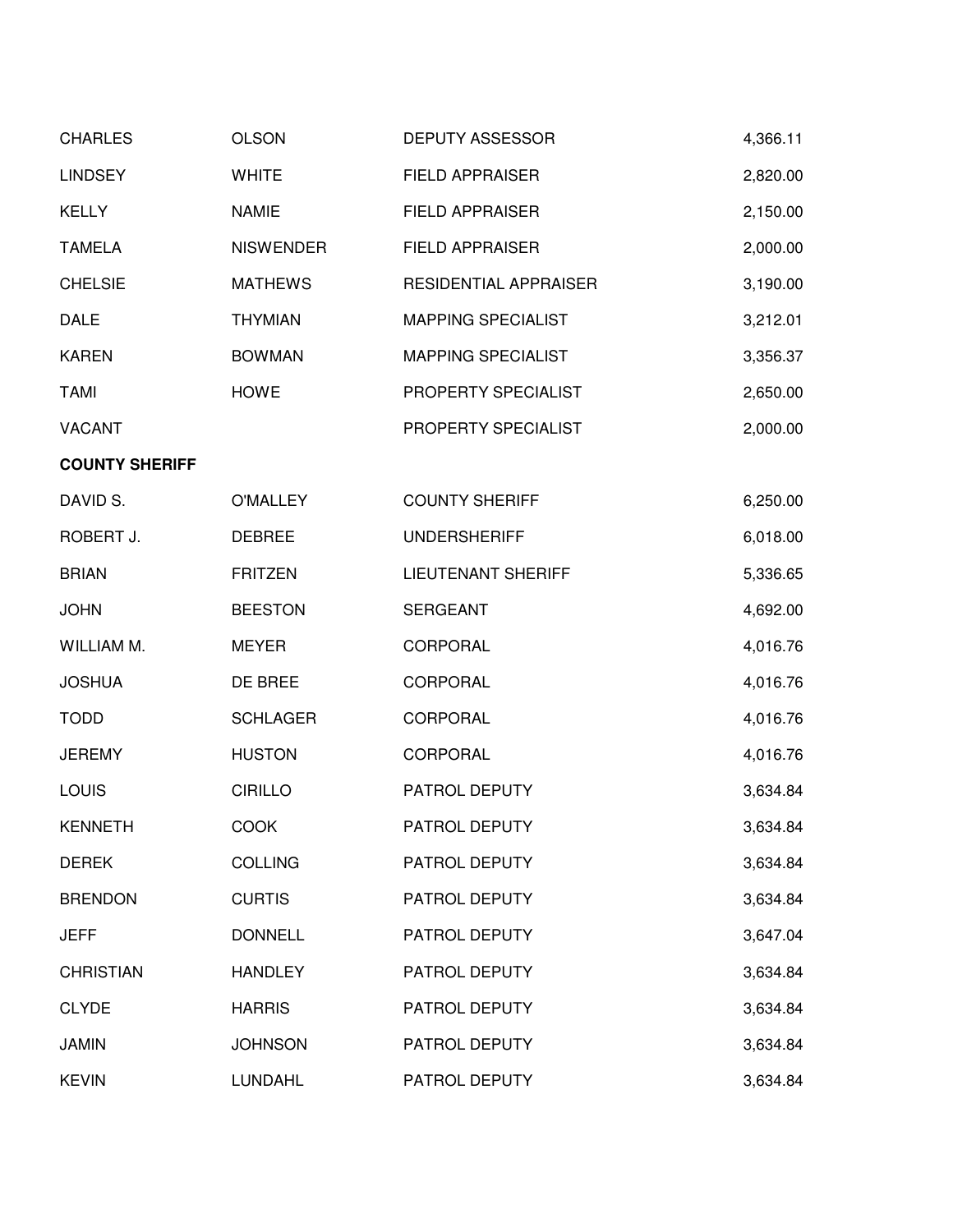| <b>JEFFREY</b>                 | <b>MCKINNEY</b>    | PATROL DEPUTY            | 3,634.84 |
|--------------------------------|--------------------|--------------------------|----------|
| <b>GUY</b>                     | <b>MORROW</b>      | PATROL DEPUTY            | 3,634.84 |
| <b>MICHELLE</b>                | <b>PERUE</b>       | PATROL DEPUTY            | 3,664.90 |
| <b>LAURA</b>                   | <b>WILLIAMS</b>    | PATROL DEPUTY            | 3,849.00 |
| <b>ASHLEY</b>                  | <b>DUNN</b>        | ADMINISTRATIVE ASSISTANT | 2,764.21 |
| <b>JACKIE</b>                  | <b>PETERSEN</b>    | OFFICE CLERK             | 1,937.83 |
| <b>ROBERT</b>                  | <b>PETERSON</b>    | <b>CIVIL PROCESSOR</b>   | 1,453.40 |
| <b>COUNTY DETENTION CENTER</b> |                    |                          |          |
| <b>FRITZEN</b>                 | <b>BENJAMIN</b>    | DETENTION LIEUTENANT     | 5,336.65 |
| <b>NICOLE</b>                  | <b>TRAMPE</b>      | DETENTION SERGEANT       | 4,667.18 |
| <b>JOSHUA</b>                  | <b>CRITES</b>      | CORPORAL                 | 4,016.76 |
| <b>JASON</b>                   | <b>BELLMAN</b>     | <b>CORPORAL</b>          | 4,016.76 |
| ERIC                           | <b>VIGIL</b>       | CORPORAL                 | 4,016.76 |
| <b>CHRIS</b>                   | <b>CHAMBERLAIN</b> | DETENTION DEPUTY         | 3,647.04 |
| <b>ADAM</b>                    | <b>DEAN</b>        | DETENTION DEPUTY         | 3,647.04 |
| <b>GILBERT</b>                 | <b>FLORES</b>      | DETENTION DEPUTY         | 3,647.04 |
| <b>AARON</b>                   | <b>GALLEGOS</b>    | DETENTION DEPUTY         | 3,647.04 |
| <b>DEREK</b>                   | <b>JENSEN</b>      | DETENTION DEPUTY         | 3,488.33 |
| <b>ROBERT</b>                  | <b>NIELSON</b>     | DETENTION DEPUTY         | 3,647.04 |
| <b>DUSTY</b>                   | <b>PARKER</b>      | DETENTION DEPUTY         | 3,647.04 |
| <b>RICKY</b>                   | <b>PULS</b>        | DETENTION DEPUTY         | 3,647.04 |
| <b>REBECCA</b>                 | <b>SPISAK</b>      | DETENTION DEPUTY         | 3,647.04 |
| <b>RORY</b>                    | <b>TALBOTT</b>     | DETENTION DEPUTY         | 3,647.04 |
| <b>TIMOTHY</b>                 | <b>TAYLOR</b>      | <b>DETENTION DEPUTY</b>  | 3,823.28 |
| <b>RYAN</b>                    | <b>CORNEHLSEN</b>  | <b>DETENTION DEPUTY</b>  | 3,647.04 |
| <b>EDWARD</b>                  | ROSIER II          | DETENTION DEPUTY         | 3,647.04 |
| <b>LOGAN</b>                   | <b>BROWN</b>       | DETENTION DEPUTY         | 3,488.33 |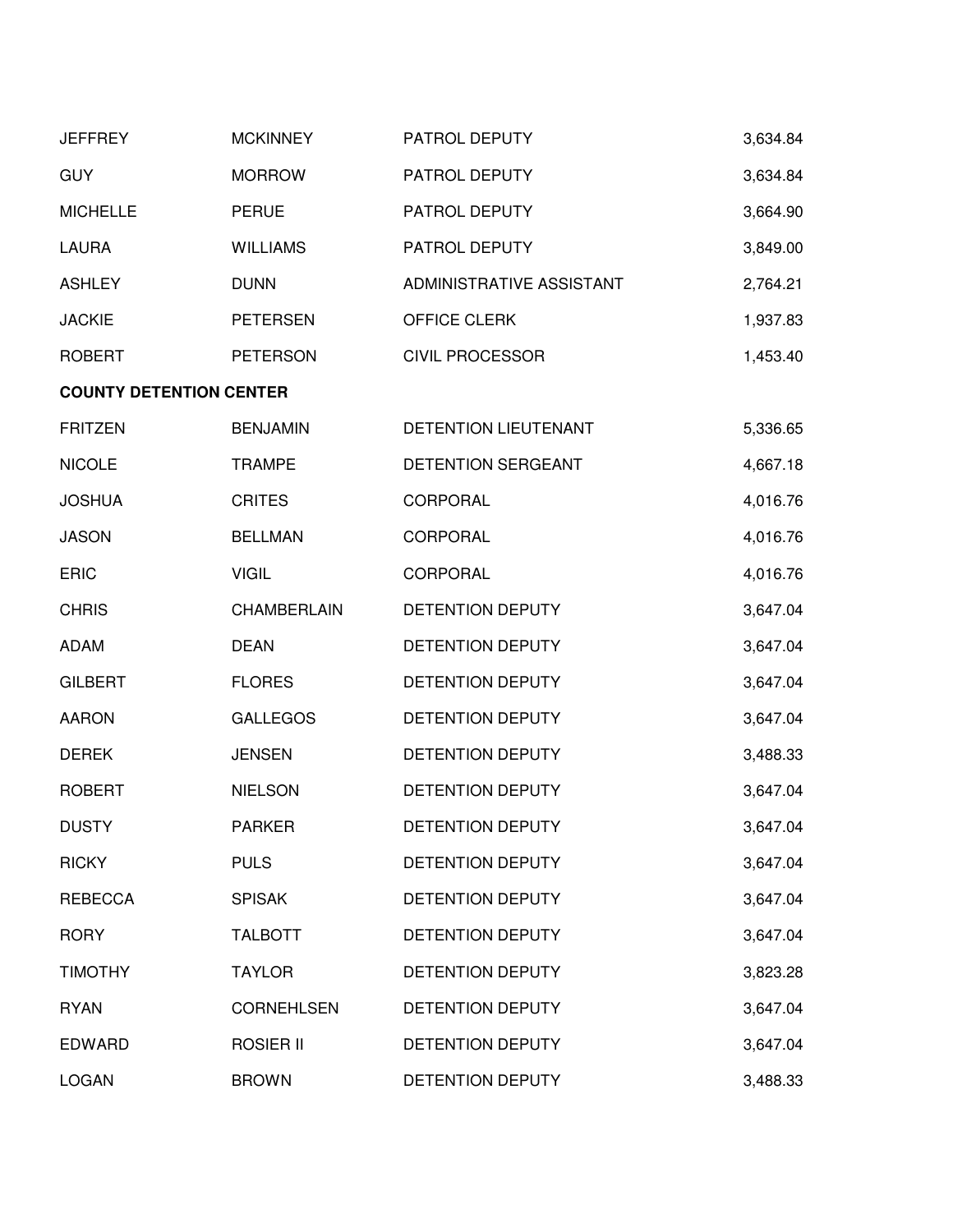| <b>CHARLES</b>               | <b>NICKERSON</b>    | DETENTION DEPUTY           | 3,363.08 |
|------------------------------|---------------------|----------------------------|----------|
| <b>DANE</b>                  | <b>SMITH</b>        | DETENTION DEPUTY           | 3,363.08 |
| <b>FERNANDO</b>              | ZAMORA              | DETENTION DEPUTY           | 3,488.33 |
| <b>FRED</b>                  | LAMB                | DETENTION MAINTENANCE      | 3,038.58 |
| <b>STEPHEN</b>               | <b>GRAHAM</b>       | <b>COOK</b>                | 2,079.96 |
| <b>YESENIA</b>               | NAVARRETTE          | <b>COOK</b>                | 2,079.96 |
| <b>TIMOTHY</b>               | <b>FLEMING</b>      | COOK                       | 1,584.00 |
| <b>COUNTY ATTORNEY</b>       |                     |                            |          |
| RICHARD C.                   | <b>BOHLING</b>      | <b>COUNTY ATTORNEY</b>     | 7,083.33 |
| <b>JAMES</b>                 | <b>SCHERMETZLER</b> | DEPUTY ATTORNEY            | 7,095.60 |
| <b>JENNIFER</b>              | <b>STONE</b>        | <b>DEPUTY ATTORNEY</b>     | 6,630.00 |
| <b>EDWARD KURT</b>           | <b>BRITZIUS</b>     | <b>DEPUTY ATTORNEY</b>     | 5,950.00 |
| <b>JOSHUA</b>                | <b>MERSEAL</b>      | <b>DEPUTY ATTORNEY</b>     | 5,750.00 |
| <b>CHRISTY</b>               | <b>JESSE</b>        | <b>LEGAL ADMINISTRATOR</b> | 4,689.00 |
| <b>MELISSA</b>               | <b>IRVINE</b>       | VICTIM/WITNESS COORDINATOR | 3,403.80 |
| <b>CINDY</b>                 | <b>SPEISER</b>      | <b>LEGAL ASSISTANT</b>     | 3,150.00 |
| <b>SADIE</b>                 | <b>THORNBURG</b>    | <b>LEGAL ASSISTANT</b>     | 3,000.00 |
| <b>GIS</b>                   |                     |                            |          |
| <b>ALAN</b>                  | <b>FRANK</b>        | <b>GIS DIRECTOR</b>        | 6,250.00 |
| <b>VACANT</b>                |                     | <b>GIS TECHNICIAN</b>      | 3,205.00 |
| <b>COUNTY PLANNER</b>        |                     |                            |          |
| <b>DAVID</b>                 | <b>GERTSCH</b>      | PLANNING DIRECTOR          | 6,250.00 |
| <b>SUSAN</b>                 | <b>ADLER</b>        | <b>ASSISTANT PLANNER</b>   | 3,744.52 |
| <b>STAN</b>                  | <b>GIBSON</b>       | ADDRESS COORDINATOR        | 3,046.42 |
| <b>COUNTY CORONER</b>        |                     |                            |          |
| <b>KATHLEEN</b>              | <b>VERNON</b>       | <b>COUNTY CORONER</b>      | 2,083.33 |
| <b>COOPERATIVE EXTENSION</b> |                     |                            |          |
| <b>LINDA SUE</b>             | <b>GOLDING</b>      | ADMINISTRATIVE ASSISTANT   | 2,660.00 |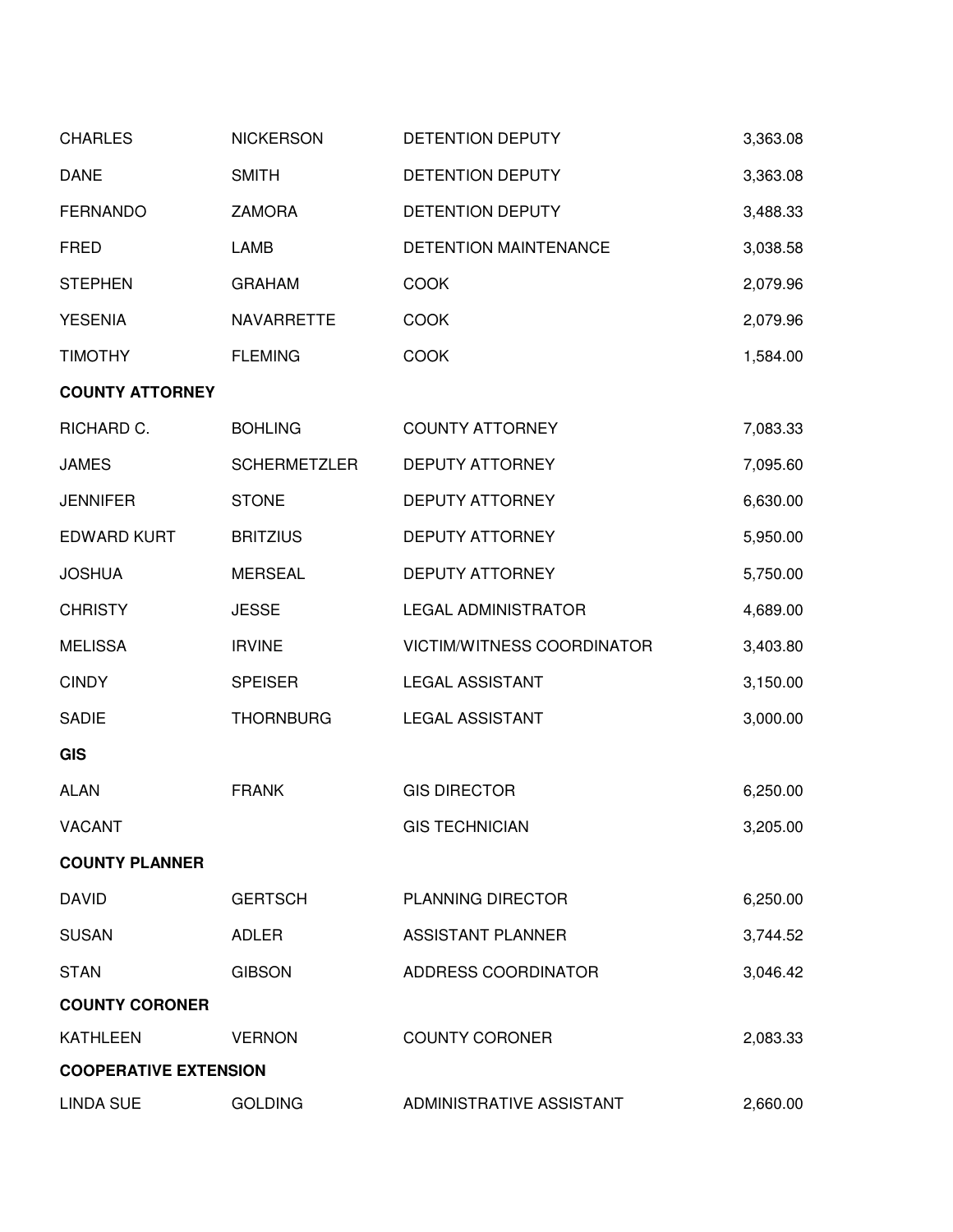## **COUNTY CLERK OF DISTRICT COURT**

| <b>JANICE</b>                   | <b>SEXTON</b>                             | COUNTY CLERK OF DISTRICT COURT | 6,250.00 |
|---------------------------------|-------------------------------------------|--------------------------------|----------|
| <b>GERALDINE</b>                | <b>SANCHEZ</b>                            | CHIEF DEPUTY                   | 4,588.30 |
| <b>CATHERINE</b>                | <b>ROYBAL</b>                             | <b>DEPUTY</b>                  | 3,608.14 |
| <b>MICHELLE</b>                 | <b>TRABING</b>                            | <b>DEPUTY</b>                  | 3,434.75 |
| <b>DWAIN</b>                    | <b>STREETER</b>                           | <b>DEPUTY</b>                  | 3,253.80 |
| <b>STACY</b>                    | LAM                                       | <b>ASSISTANT</b>               | 4,333.25 |
|                                 | <b>COURT SUPERVISED TREATMENT PROGRAM</b> |                                |          |
| <b>TINA</b>                     | <b>MANSFIELD</b>                          | <b>COORDINATOR</b>             | 4,666.67 |
| <b>COUNTY ROAD &amp; BRIDGE</b> |                                           |                                |          |
| <b>MICHAEL</b>                  | <b>OSTERMAN</b>                           | <b>SUPERINTENDENT</b>          | 6,750.00 |
| <b>JAMES ROBERT</b>             | <b>FISHER</b>                             | OPERATIONS SUPERVISOR          | 4,953.12 |
| <b>ROCKY</b>                    | <b>BREWER</b>                             | <b>OPERATOR</b>                | 3,279.32 |
| <b>EUGENE</b>                   | <b>BUDNICK</b>                            | <b>OPERATOR</b>                | 3,060.00 |
| <b>RANDY</b>                    | <b>DERR</b>                               | <b>OPERATOR</b>                | 3,313.48 |
| <b>DAVID</b>                    | <b>DUNBAR</b>                             | <b>OPERATOR</b>                | 3,663.00 |
| <b>KENNETH</b>                  | <b>HAEFELE</b>                            | <b>OPERATOR</b>                | 3,841.32 |
| JOHN A.                         | LEAZENBY                                  | <b>OPERATOR</b>                | 3,784.22 |
| KEVIN W.                        | <b>LESLIE</b>                             | <b>OPERATOR</b>                | 3,181.38 |
| <b>ROBERT</b>                   | RAMLO                                     | <b>OPERATOR</b>                | 3,311.94 |
| <b>RAMON</b>                    | SANDOVAL                                  | <b>OPERATOR</b>                | 3,200.00 |
| <b>MILTON</b>                   | <b>SMITH</b>                              | <b>OPERATOR</b>                | 3,480.24 |
| <b>RONNEY</b>                   | YAGADICH                                  | <b>OPERATOR</b>                | 3,200.00 |
| <b>BILL</b>                     | WAGGONER                                  | <b>MECHANIC</b>                | 3,485.34 |
| <b>PATTY</b>                    | <b>BYERS</b>                              | <b>EXECUTIVE ASSISTANT</b>     | 3,285.42 |
| <b>COUNTY FIRE WARDEN</b>       |                                           |                                |          |
| <b>CYRUS</b>                    | <b>RAHMAN</b>                             | <b>FIRE WARDEN</b>             | 2,073.63 |
| <b>COUNTY PUBLIC HEALTH</b>     |                                           |                                |          |
| <b>VALARIE</b>                  | <b>SANTOS</b>                             | ADMINISTRATIVE ASSISTANT       | 2,677.95 |
| <b>VACANT</b>                   |                                           | <b>RECEPTIONIST</b>            | 2,079.96 |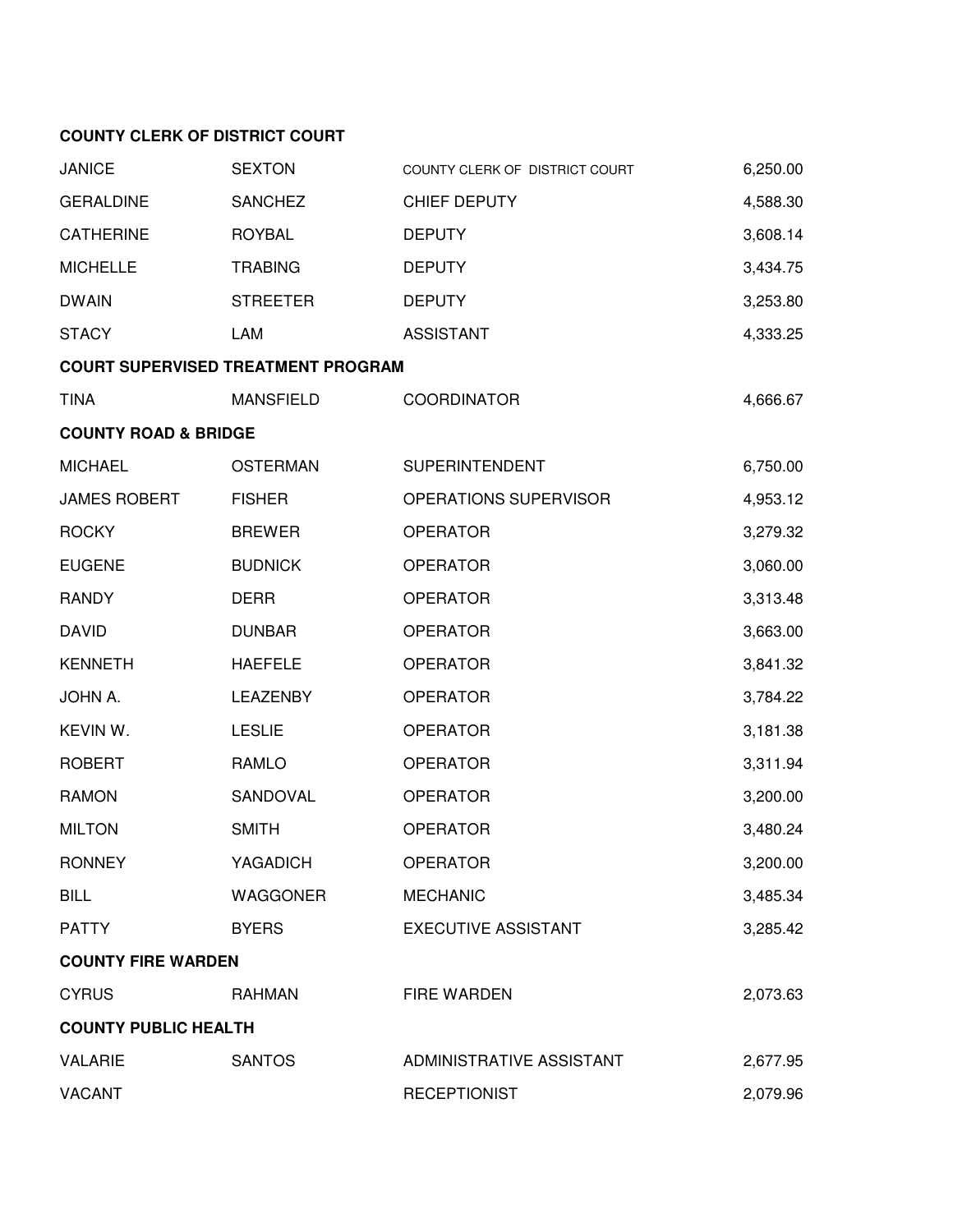| <b>JOHNNA</b>                      | <b>FRENCH</b>  | <b>MCH/TANF NURSE</b>    | 4,442.45   |
|------------------------------------|----------------|--------------------------|------------|
| <b>MELISSA</b>                     | <b>ZAFEROS</b> | <b>MCH/TANF NURSE</b>    | 4,376.58   |
| <b>WILLIAM</b>                     | <b>HEASTER</b> | PHRC COORDINATOR         | 4,376.58   |
| <b>WIC</b>                         |                |                          |            |
| <b>DENISE</b>                      | <b>IVEY</b>    | <b>CLINIC SUPERVISOR</b> | \$28.40/HR |
| <b>BEVERLY</b>                     | <b>MEDINA</b>  | <b>WIC TECHNICIAN</b>    | \$15.60/HR |
| <b>COUNTY EMERGENCY MANAGEMENT</b> |                |                          |            |
| <b>BINNING</b>                     | AIMEE          | <b>COORDINATOR</b>       | 3,500.00   |

PUBLISH JULY 30, 2014